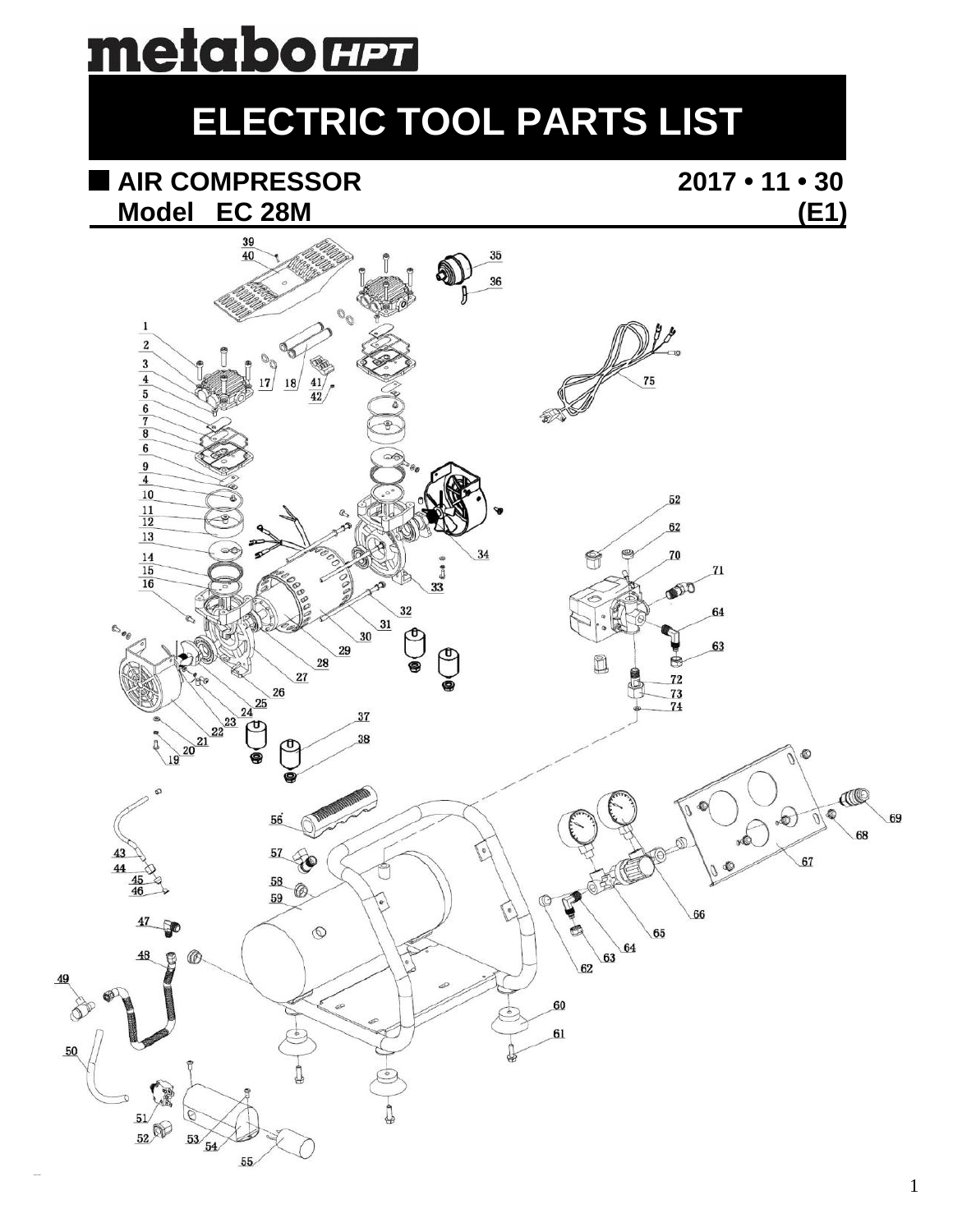| <b>ITEM</b> |          |                                  | NO.                     | EC28M          |
|-------------|----------|----------------------------------|-------------------------|----------------|
| NO.         | CODE NO. | <b>DESCRIPTION</b>               | <b>USED</b>             | <b>REMARKS</b> |
| 01          | 889233   | <b>Head Bolt Screw</b>           | 8                       |                |
| 02          | 889234   | <b>Head bolt washer</b>          | 8                       |                |
| 03          | 889235   | <b>Cylinder Head</b>             | $\mathbf 2$             |                |
| 04          | 889236   | Valve Limiter Screw              | 4                       |                |
| 05          | 889237   | <b>Valve Limiter</b>             | $\mathbf 2$             |                |
| 06          | 889238   | Valve                            | 4                       |                |
| 07          | 889239   | <b>Head gasket</b>               | $\mathbf 2$             |                |
| 08          | 889240   | Valve plate                      | $\mathbf 2$             |                |
| 09          | 889241   | Valve clamp                      | $\mathbf 2$             |                |
| 10          | 889242   | <b>Cylinder to Valve Plate O</b> | $\mathbf 2$             |                |
| 11          | 889243   | <b>Piston screw</b>              | 2                       |                |
| 12          | 889244   | <b>Cylinder</b>                  | 2                       |                |
| 13          | 889245   | <b>Piston Cap</b>                | $\mathbf 2$             |                |
| 14          | 889246   | <b>Teflon Ring</b>               | $\overline{\mathbf{2}}$ |                |
| 15          | 889247   | <b>Connecting Rod</b>            | $\mathbf 2$             |                |
| 16          | 889248   | <b>Connecting Rod Screw</b>      | $\mathbf 2$             |                |
| 17          | 889249   | $O$ -ring                        | 4                       |                |
| 18          | 889250   | <b>Crossover Tube</b>            | $\mathbf{2}$            |                |
| 19          | 889251   | <b>Fan Guard Screw</b>           | 6                       |                |
| 20          | 889252   | <b>Ground Symbol</b>             | 1                       |                |
| 21          | 889253   | Fan 1 (Black)                    | 1                       |                |
| 22          | 889254   | <b>Fan Guard</b>                 | $\mathbf 2$             |                |
| 23          | 889255   | <b>Fan Guard</b>                 | 1                       |                |
| 24          | 889256   | <b>Fan Screw</b>                 | $\mathbf 2$             |                |
| 25          | 889257   | <b>Counter Weight Crank</b>      | $\mathbf 2$             |                |
| 26          | 889258   | <b>Bearing</b>                   | $\mathbf 2$             |                |
| 27          | 889259   | <b>Left Crankcase</b>            | 1                       |                |
| 28          | 889260   | <b>Bearing</b>                   | $\mathbf{2}$            |                |
| 29          | 889261   | <b>Motor Rotor</b>               | 1                       |                |
| 30          | 889262   | <b>Motor Stator</b>              | $\mathbf{1}$            |                |
| 31          | 889263   | <b>Through Bolt</b>              | 4                       |                |
| 32          | 889264   | Flat washer                      | 4                       |                |
| 33          | 889265   | <b>Right Crankcase</b>           | 1                       |                |
| 34          | 889266   | <b>Spring</b>                    | $\mathbf{2}$            |                |
| 35          | 889267   | <b>Air Filter</b>                | 1                       |                |
| 36          | 889268   | <b>Filter Pipe</b>               | 1                       |                |
| 37          | 889269   | <b>Isolator</b>                  | 4                       |                |
| 38          | 889270   | <b>Nut</b>                       | 4                       |                |
| 39          | 889271   | <b>Head Cover Screw</b>          | 1                       |                |
| 40          | 889272   | <b>Head cover</b>                | 1                       |                |
| 41          | 889273   | Head cover clamp                 | 1                       |                |
| 42          | 889274   | Head cover clamp screw           | $\overline{2}$          |                |
| 43          | 889275   | <b>Nylon Unloading Pipe</b>      | $\mathbf{1}$            |                |
| 44          | 889276   | <b>Ferrell Nut</b>               | $\mathbf{1}$            |                |
| 45          | 889277   | Lining                           | 1                       |                |
| 46          | 889278   | Ferrell                          | $\mathbf 2$             |                |
| 47          | 889279   | <b>Elbow</b>                     | $\mathbf{1}$            |                |
| 48          | 889280   | <b>Discharge Tube</b>            | $\mathbf{1}$            |                |
| 49          | 889281   | <b>Check Valve</b>               | 1                       |                |
| 50          | 889282   | <b>Nylon Tube</b>                | 1                       |                |
| 51          | 889283   | <b>Capacitor Rod</b>             | 1                       |                |
| 52          | 889284   | <b>Power Cord Isolator</b>       | 3                       |                |
| 53          | 889285   | <b>Capacitor Cover Screw</b>     | $\overline{2}$          |                |
| 54          | 889286   | <b>Capacitor Cover</b>           | $\mathbf{1}$            |                |
| 55          | 889287   | Capacitor                        | 1                       |                |
| 56          | 889288   | Grip                             | 1                       |                |
| 57          | 889289   | <b>Ball Valve</b>                | $\overline{1}$          |                |
| 58          | 889290   | <b>Frame Plug</b>                | $\mathbf{2}$            |                |
| 59          | 889291   | Tank                             | $\mathbf{1}$            |                |
| 60          | 889292   | Foot                             | 4                       |                |
|             |          |                                  |                         |                |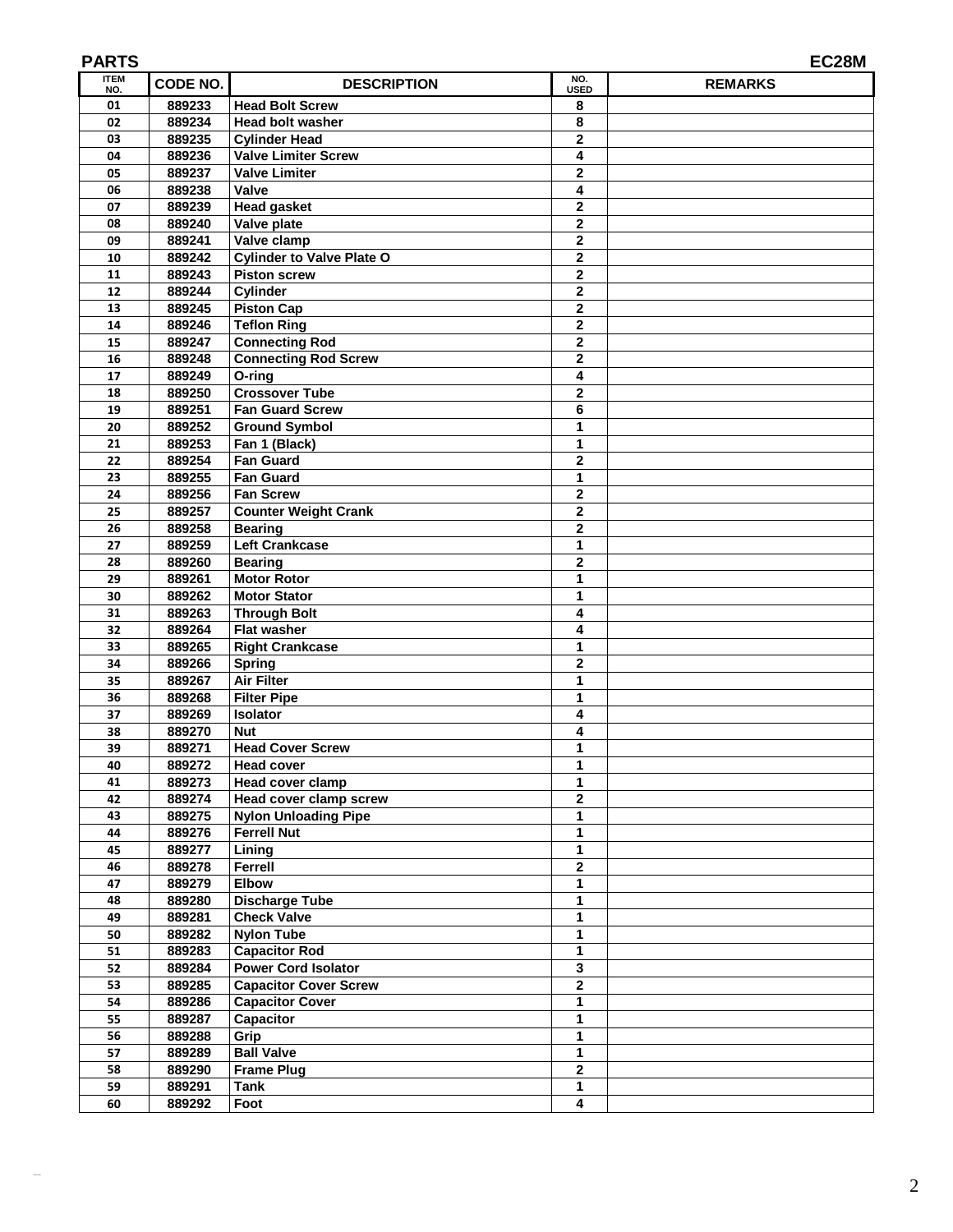| <b>Parts</b>          |                  |                                                |                         | EC28M          |
|-----------------------|------------------|------------------------------------------------|-------------------------|----------------|
| <b>ITEM</b><br>NO.    | CODE NO.         | <b>DESCRIPTION</b>                             | NO.<br><b>USED</b>      | <b>REMARKS</b> |
| 61                    | 889293           | <b>Foot Bolt</b>                               | $\overline{\mathbf{4}}$ |                |
| 62                    | 889294           | <b>Manifold Plug</b>                           | $\overline{\mathbf{3}}$ |                |
| 63                    | 889295           | <b>Nut</b>                                     | $\overline{2}$          |                |
| 64                    | 889296           | <b>Elbow</b>                                   | $\overline{2}$          |                |
| 65                    | 889297           | Regulator                                      | 1                       |                |
| 66                    | 889298           | <b>Pressure Gauge</b>                          | $\overline{2}$          |                |
| 67                    | 889299           | Panel                                          | $\mathbf{1}$            |                |
| 68                    | 889300           | Panel bolt                                     | $\bf 6$                 |                |
| 69<br>$\overline{70}$ | 889301<br>889302 | <b>Quick Connect</b><br><b>Pressure Switch</b> | 1<br>1                  |                |
| $\overline{71}$       | 889303           | <b>Safety Valve</b>                            | $\mathbf{1}$            |                |
| $\overline{72}$       | 889304           | Swivel joint                                   | 1                       |                |
| $\overline{73}$       | 889305           | <b>Nut</b>                                     | $\mathbf{1}$            |                |
| 74                    | 889306           | Gasket                                         | 1                       |                |
| $\overline{75}$       | 889307           | <b>Power Cord</b>                              | 1                       |                |
|                       |                  |                                                |                         |                |
|                       |                  |                                                |                         |                |
|                       |                  |                                                |                         |                |
|                       |                  |                                                |                         |                |
|                       |                  |                                                |                         |                |
|                       |                  |                                                |                         |                |
|                       |                  |                                                |                         |                |
|                       |                  |                                                |                         |                |
|                       |                  |                                                |                         |                |
|                       |                  |                                                |                         |                |
|                       |                  |                                                |                         |                |
|                       |                  |                                                |                         |                |
|                       |                  |                                                |                         |                |
|                       |                  |                                                |                         |                |
|                       |                  |                                                |                         |                |
|                       |                  |                                                |                         |                |
|                       |                  |                                                |                         |                |
|                       |                  |                                                |                         |                |
|                       |                  |                                                |                         |                |
|                       |                  |                                                |                         |                |
|                       |                  |                                                |                         |                |
|                       |                  |                                                |                         |                |
|                       |                  |                                                |                         |                |
|                       |                  |                                                |                         |                |
|                       |                  |                                                |                         |                |
|                       |                  |                                                |                         |                |
|                       |                  |                                                |                         |                |
|                       |                  |                                                |                         |                |
|                       |                  |                                                |                         |                |
|                       |                  |                                                |                         |                |
|                       |                  |                                                |                         |                |
|                       |                  |                                                |                         |                |
|                       |                  |                                                |                         |                |
|                       |                  |                                                |                         |                |
|                       |                  |                                                |                         |                |
|                       |                  |                                                |                         |                |
|                       |                  |                                                |                         |                |
|                       |                  |                                                |                         |                |
|                       |                  |                                                |                         |                |
|                       |                  |                                                |                         |                |
|                       |                  |                                                |                         |                |
|                       |                  |                                                |                         |                |
|                       |                  |                                                |                         |                |
|                       |                  |                                                |                         |                |